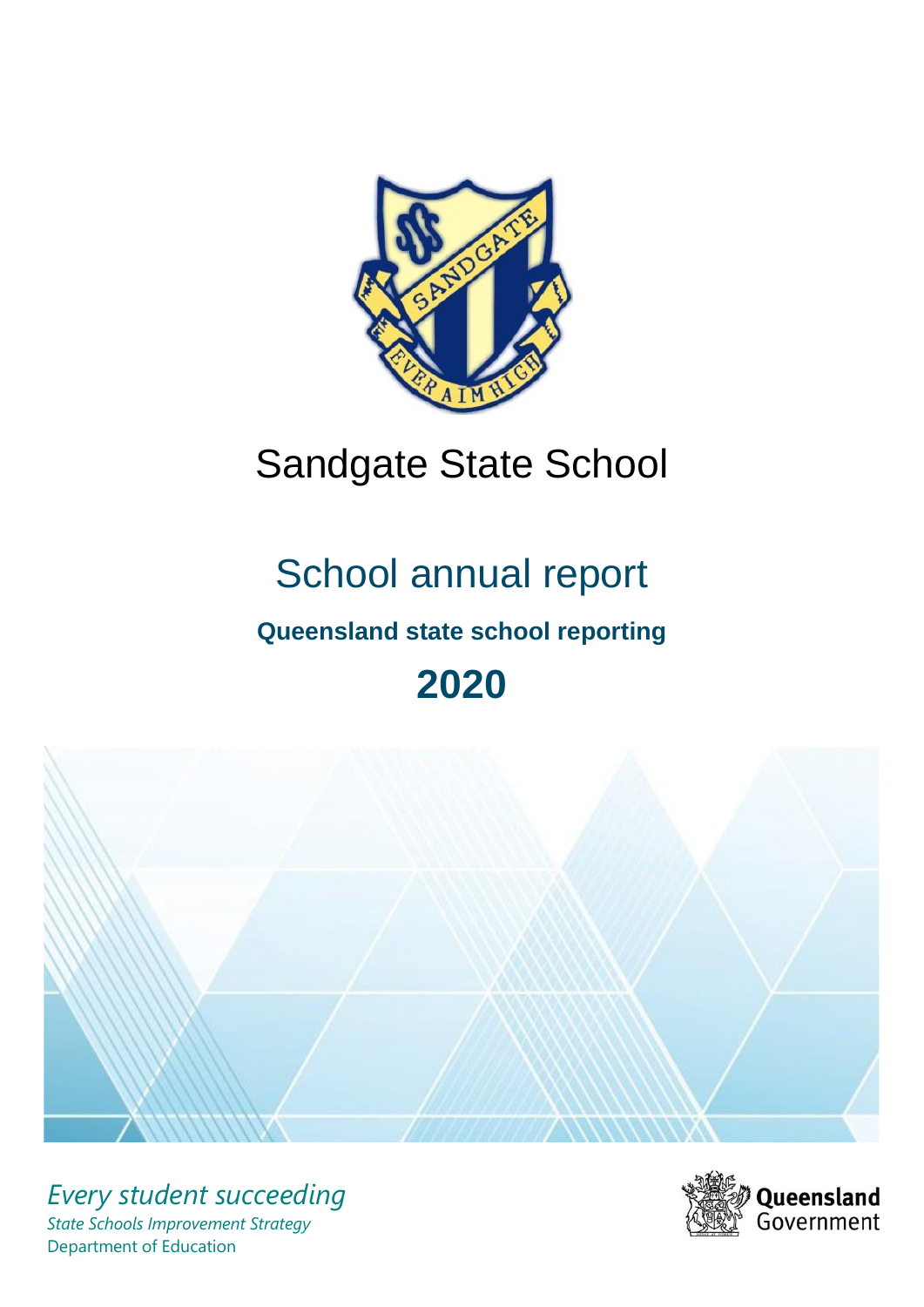**OFFICIAL – Public** Published as information source only. Public information used to create this report may not appear in this format in the public domain Please refer to disclaimer information.

#### **Contact details**

| <b>Postal Address</b> | 54 Rainbow Street Sandgate 4017 |
|-----------------------|---------------------------------|
| <b>Phone</b>          | $(07)$ 3869 7111                |
| Fax                   | (07) 3869 7100                  |
| Email                 | principal@sandgatess.eq.edu.au  |
| Website               | https://sandgatess.eg.edu.au    |

#### **Disclaimer**

The materials presented in this report are distributed by the Department of Education (the department) as an information source only. The information and data in this report is subject to change without notice.

The department makes no statements, representations, or warranties about the accuracy or completeness of, and you should not rely on, any information contained in this report.

The department disclaim all responsibility and all liability (including without limitation, liability in negligence) for all expenses, losses, damages and costs you might incur as a<br>result of the information in this report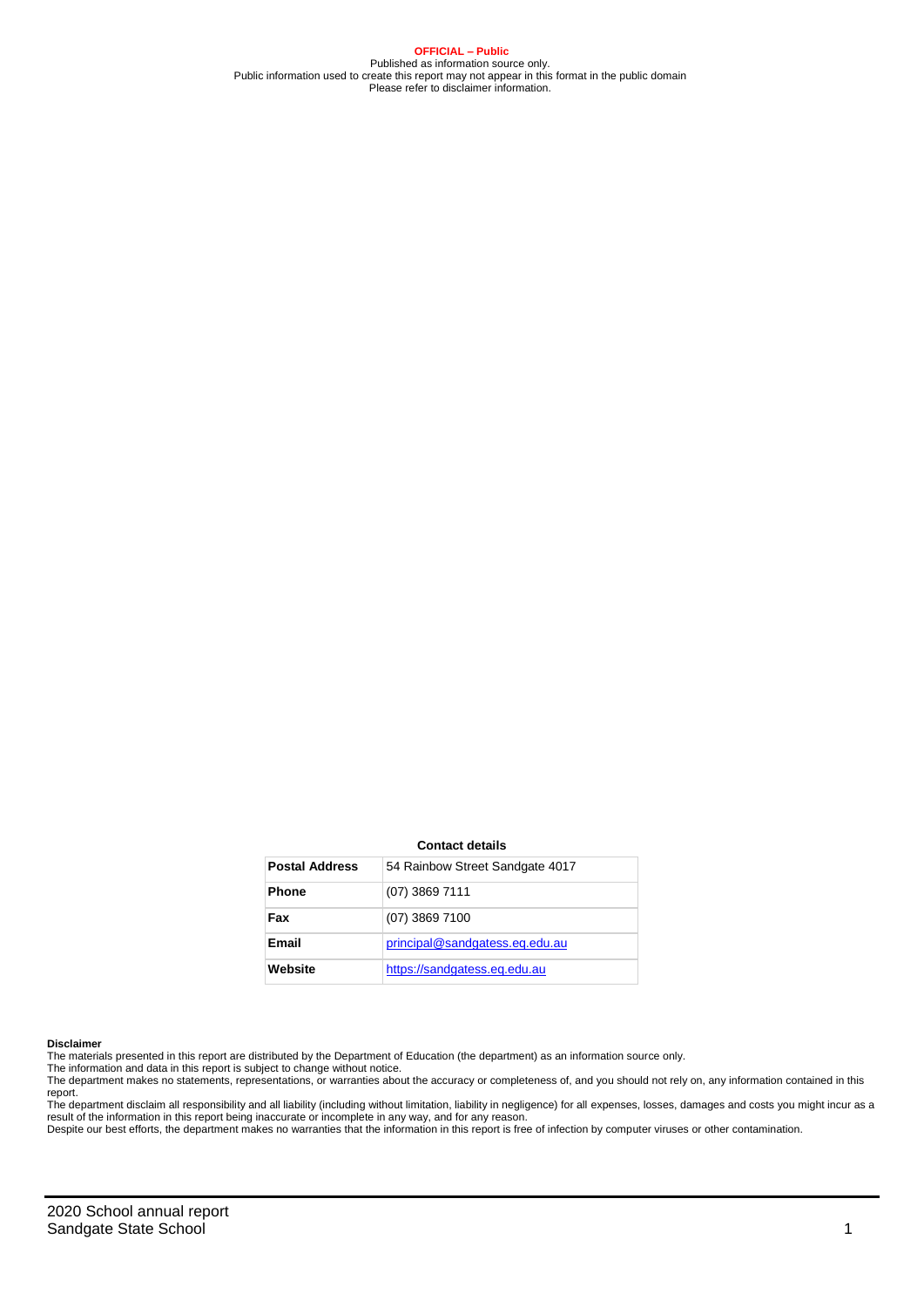| School context                     |                                                                                                                                                                                              |
|------------------------------------|----------------------------------------------------------------------------------------------------------------------------------------------------------------------------------------------|
| <b>Coeducational or single sex</b> | Coeducational                                                                                                                                                                                |
| <b>Independent Public School</b>   | No                                                                                                                                                                                           |
| Year levels offered in 2020        | Prep Year - Year 6                                                                                                                                                                           |
| <b>Webpages</b>                    | Additional information about Queensland state schools is located on the:<br>My School website<br>٠<br>Queensland Government data website<br>Queensland Government schools directory website. |

# **Characteristics of the student body**

### **Student enrolments**

#### **Table 1: Student enrolments by year level**

|                   |      | <b>February</b> |      |      | <b>August</b> |      |
|-------------------|------|-----------------|------|------|---------------|------|
| Year Level        | 2018 | 2019            | 2020 | 2018 | 2019          | 2020 |
| <b>Prep Year</b>  | 80   | 70              | 67   | 82   | 72            | 67   |
| Year 1            | 67   | 82              | 77   | 70   | 80            | 76   |
| Year <sub>2</sub> | 70   | 71              | 75   | 70   | 68            | 77   |
| Year 3            | 51   | 69              | 72   | 51   | 69            | 68   |
| Year 4            | 85   | 51              | 64   | 85   | 52            | 65   |
| Year 5            | 69   | 74              | 42   | 66   | 71            | 44   |
| Year <sub>6</sub> | 57   | 69              | 70   | 55   | 71            | 69   |
| <b>Total</b>      | 479  | 486             | 467  | 479  | 483           | 466  |

Notes

1. Student counts include headcount of all full- and part-time students at the school.

### **Average class sizes**

#### **Table 2: Average class size information for each phase of schooling**

| <b>Year Levels</b> | 2018 | 2019 | 2020 |
|--------------------|------|------|------|
| Prep – Year 3      | 23   | 23   | 24   |
| Year 4 – Year 6    | 24   | つハ   | 25   |

Notes

1. Classes are measured against the target of 25 students per teacher in Prep to Year 3 and Years 11 to 12, and target of 28 students per teacher in Years 4 to 10. Where composite classes exist across cohorts (e.g. Year 3/4) the class size targets would be the lower cohort target.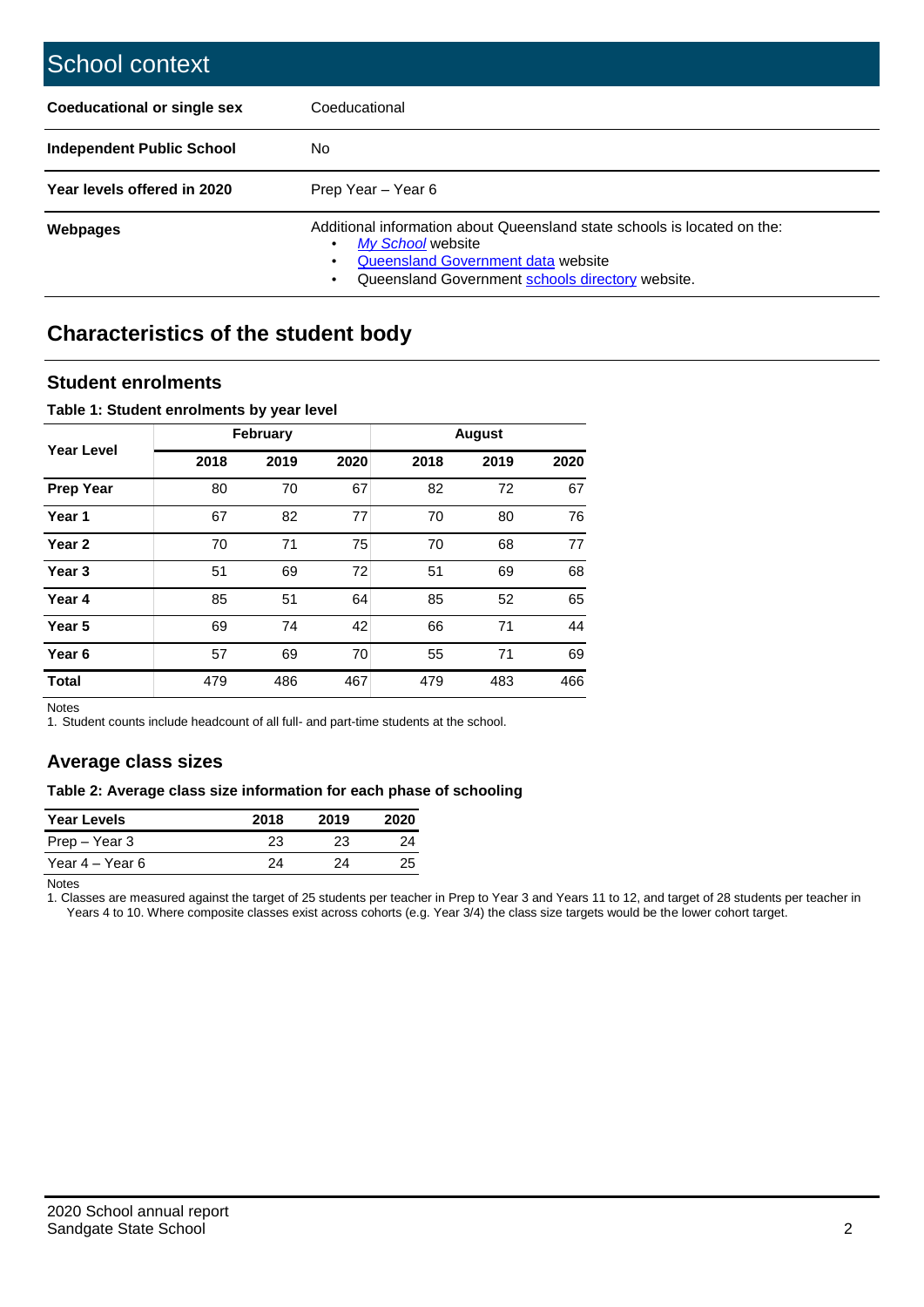## **Parent, student and staff satisfaction**

Tables 3–5 show selected items from the Parent/Caregiver, Student and Staff School Opinion Surveys. In response to the COVID-19 pandemic, the annual school opinion surveys of students, teachers and staff were not administered in 2020.

For state level information go to the *[School Opinion Survey](https://qed.qld.gov.au/publications/reports/statistics/schooling/schools/schoolopinionsurvey)* [webpage.](https://qed.qld.gov.au/publications/reports/statistics/schooling/schools/schoolopinionsurvey)

#### **Table 3: Parent/Caregiver Survey**

| Percentage of parents/caregivers who agree <sup>1</sup> that:                                               | 2018  | 2019  | 2020 |
|-------------------------------------------------------------------------------------------------------------|-------|-------|------|
| My child is getting a good education at this school.                                                        | 86.2% | 93.7% |      |
| This is a good school.                                                                                      | 90.5% | 93.8% |      |
| My child likes being at this school. <sup>2</sup>                                                           | 95.3% | 95.3% |      |
| My child feels safe at this school. <sup>2</sup>                                                            | 93.8% | 93.7% |      |
| My child's learning needs are being met at this school. <sup>2</sup>                                        | 89.2% | 90.6% |      |
| My child is making good progress at this school. <sup>2</sup>                                               | 86.2% | 89.1% |      |
| Teachers at this school expect my child to do his or her best. <sup>2</sup>                                 | 96.8% | 96.9% |      |
| Teachers at this school provide my child with useful feedback about his or her school<br>work. <sup>2</sup> | 85.9% | 87.3% |      |
| Teachers at this school motivate my child to learn. <sup>2</sup>                                            | 89.2% | 90.6% |      |
| Teachers at this school treat students fairly. <sup>2</sup>                                                 | 87.1% | 93.5% |      |
| I can talk to my child's teachers about my concerns. <sup>2</sup>                                           | 90.8% | 95.3% |      |
| This school works with me to support my child's learning. <sup>2</sup>                                      | 86.2% | 90.6% |      |
| This school takes parents' opinions seriously. <sup>2</sup>                                                 | 81.4% | 89.7% |      |
| Student behaviour is well managed at this school. <sup>2</sup>                                              | 85.9% | 84.1% |      |
| This school looks for ways to improve. <sup>2</sup>                                                         | 90.2% | 91.8% |      |
| This school is well maintained. <sup>2</sup>                                                                | 90.6% | 92.2% |      |

Notes

1. *Agree* represents the percentage of respondents who Somewhat Agree, Agree or Strongly Agree with the statement.

2. Nationally agreed parents/caregiver items.

3. DW = Data withheld to ensure confidentiality.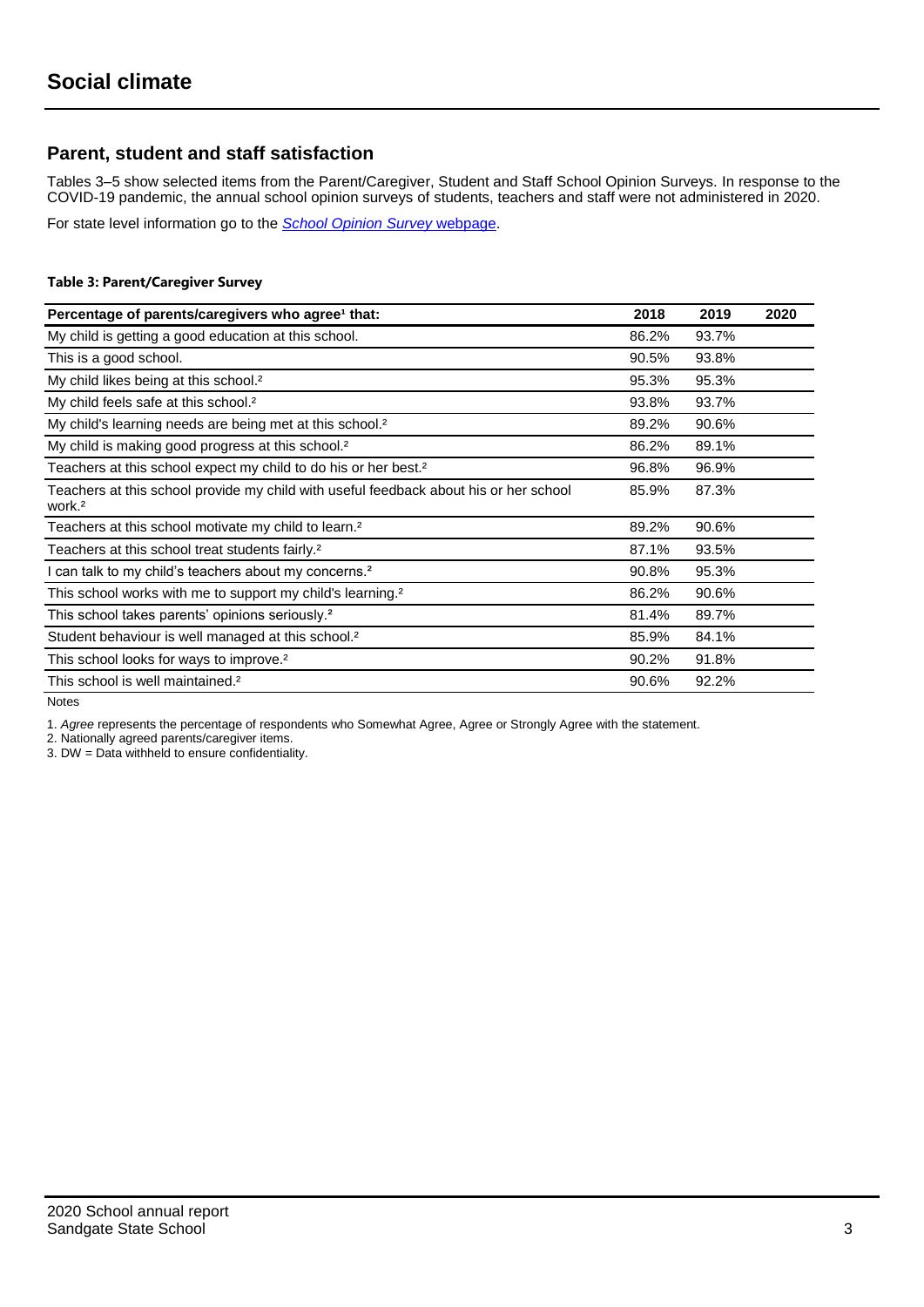#### **Table 4: Student Survey**

| Percentage of students who agree <sup>1</sup> that:                            | 2018   | 2019  | 2020 |
|--------------------------------------------------------------------------------|--------|-------|------|
| am getting a good education at my school.                                      | 97.3%  | 97.4% |      |
| I like being at my school. <sup>2</sup>                                        | 93.6%  | 98.7% |      |
| I feel safe at my school. <sup>2</sup>                                         | 97.2%  | 97.3% |      |
| My teachers motivate me to learn. <sup>2</sup>                                 | 97.3%  | 94.7% |      |
| My teachers expect me to do my best. <sup>2</sup>                              | 100.0% | 98.7% |      |
| My teachers provide me with useful feedback about my school work. <sup>2</sup> | 93.6%  | 98.7% |      |
| Teachers at my school treat students fairly. <sup>2</sup>                      | 89.8%  | 93.3% |      |
| can talk to my teachers about my concerns. <sup>2</sup>                        | 84.1%  | 90.7% |      |
| My school takes students' opinions seriously. <sup>2</sup>                     | 88.0%  | 90.7% |      |
| Student behaviour is well managed at my school. <sup>2</sup>                   | 80.6%  | 89.2% |      |
| My school looks for ways to improve. <sup>2</sup>                              | 95.4%  | 96.0% |      |
| My school is well maintained. <sup>2</sup>                                     | 90.8%  | 94.6% |      |
| My school gives me opportunities to do interesting things. <sup>2</sup>        | 91.7%  | 89.5% |      |

Notes

1. *Agree* represents the percentage of respondents who Somewhat Agree, Agree or Strongly Agree with the statement.

2. Nationally agreed student items.

3. DW = Data withheld to ensure confidentiality.

#### **Table 5: Staff Survey**

| Percentage of staff who agree <sup>1</sup> that:                                                            | 2018   | 2019   | 2020 |
|-------------------------------------------------------------------------------------------------------------|--------|--------|------|
| I enjoy working at this school.                                                                             | 91.7%  | 96.4%  |      |
| I feel this school is a safe place in which to work.                                                        | 100.0% | 100.0% |      |
| I receive useful feedback about my work at this school.                                                     | 75.0%  | 78.6%  |      |
| I feel confident embedding Aboriginal and Torres Strait Islander perspectives across the<br>learning areas. | 100.0% | 84.2%  |      |
| Students are treated fairly at this school.                                                                 | 100.0% | 96.4%  |      |
| Student behaviour is well managed at this school.                                                           | 91.7%  | 85.7%  |      |
| Staff are well supported at this school.                                                                    | 77.8%  | 81.5%  |      |
| This school takes staff opinions seriously.                                                                 | 80.6%  | 81.5%  |      |
| This school looks for ways to improve.                                                                      | 88.9%  | 100.0% |      |
| This school is well maintained.                                                                             | 75.0%  | 85.7%  |      |
| This school gives me opportunities to do interesting things.                                                | 83.3%  | 85.2%  |      |

Notes

1. *Agree* represents the percentage of respondents who Somewhat Agree, Agree or Strongly Agree with the statement.

2. DW = Data withheld to ensure confidentiality.

## **Description of how this school manages non-attendance**

Queensland state schools manage non-attendance in line with the Queensland Department of Education procedures: *[Managing Student Absences and Enforcing Enrolment and Attendance at State Schools](https://ppr.qed.qld.gov.au/pp/managing-student-absences-and-enforcing-enrolment-and-attendance-at-state-schools-procedure)*; and *[Roll Marking in State Schools,](https://ppr.qed.qld.gov.au/pp/roll-marking-in-state-schools-procedure)* which outline processes for managing and recording student attendance and absenteeism.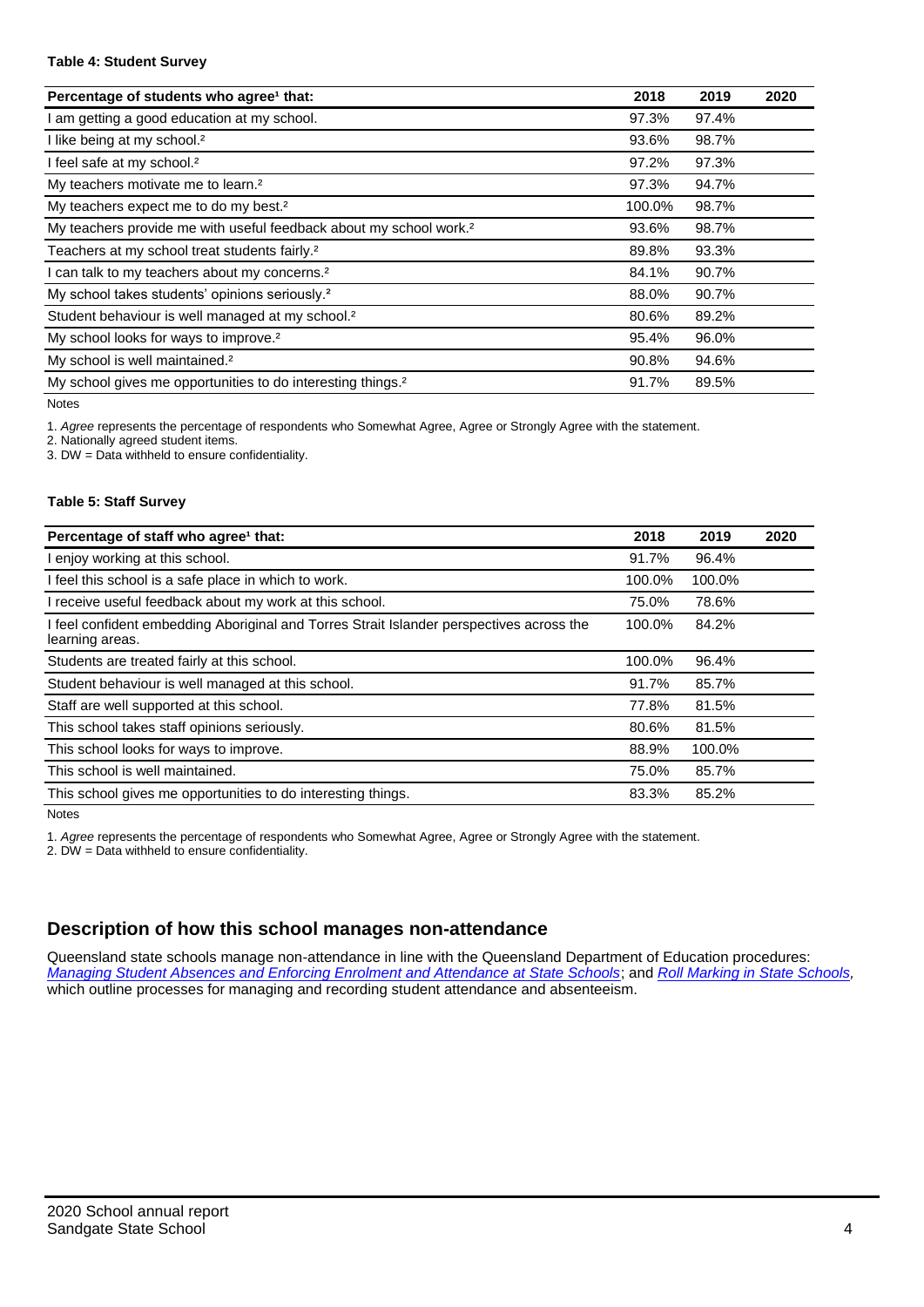## **School disciplinary absences**

#### **Table 6: Count of school disciplinary absences at this school**

| Type of school disciplinary absence | 2018 | 2019 | 2020 |
|-------------------------------------|------|------|------|
| <b>Short Suspension</b>             | 6    | 21   |      |
| Long Suspension                     |      |      |      |
| Exclusion                           |      |      |      |
| Total                               | 6    |      |      |

Notes

1. School disciplinary absence (SDA) data is a total of short suspensions (1–10 days), long suspensions (11–20 days), exclusions and cancellations. 2. The number of SDAs is not the number of students who received an SDA as one student may be suspended several times in a school year. Each time a student is suspended it is recorded as an additional SDA. The data does not reflect the outcomes of appeal decisions.

3. 2020 data was impacted by the COVID-19 health emergency. There were significantly fewer SDAs during the home-based learning period (the first five weeks of Term 2) compared to previous years.

# **School funding**

## **School income broken down by funding source**

School income, reported by financial year accounting cycle using standardised national methodologies and broken down by funding source is available via the *[My School](http://www.myschool.edu.au/)* website.

#### *How to access our income details*

- 1. Click on the *My School* link [http://www.myschool.edu.au/.](http://www.myschool.edu.au/)
- 2. Enter the school name or suburb of the school you wish to search.

| Search by school name or suburb | <b>School sector</b> | <b>School type</b><br>447 | <b>State</b> | ∽ |
|---------------------------------|----------------------|---------------------------|--------------|---|
|                                 |                      |                           |              |   |

3. Click on *View School Profile* to access the school's profile.



4. Click on *Finances* and select the appropriate year to view school financial information.

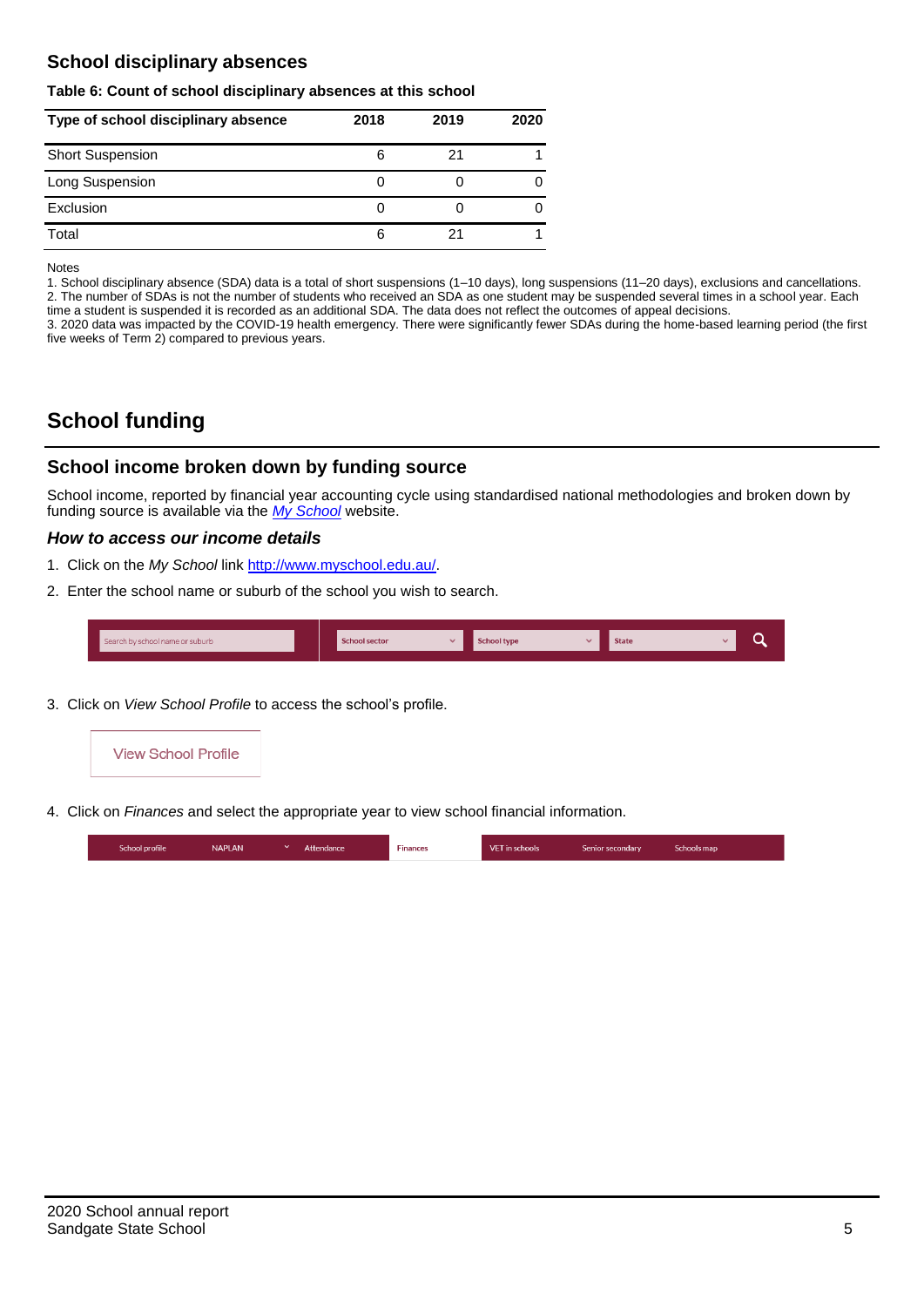# **Teacher standards and qualifications**

The *Teacher registration eligibility requirements: Policy* (p.1) states:

To be eligible for registration, a person must satisfy the Queensland College of Teachers (QCT) that they meet requirements regarding qualification and experience, or have otherwise met the requirements of the *Australian Professional Standards for Teachers* (APST). A person must also satisfy the QCT that they are suitable to teach and meet English language proficiency requirements. All these requirements are specified in the Act and the *Education (Queensland College of Teachers) Regulation 2005* (the Regulation).

The qualifications required for teacher registration are successful completion of either -

- (a) a four-year initial teacher education program including teacher education studies of at least one year (e.g. a Bachelor of Education, or a double Bachelor degree in Science and Teaching) or
- (b) a one-year graduate initial teacher education program following a degree (e.g. a one-year Graduate Diploma of Education (Secondary) after a three-year Bachelor degree) or
- (c) another course of teacher education that the QCT is reasonably satisfied is the equivalent of (a) or (b). These are considered on a case-by-case basis.

For more information, please refer to the following link:

• <https://www.qct.edu.au/registration/qualifications>

# **Workforce composition**

## **Staff composition, including Indigenous staff**

#### **Table 7: Workforce composition for this school**

|                    | <b>Teaching staff</b> |      |      | Non-teaching staff |      |      | Indigenous staff |      |      |
|--------------------|-----------------------|------|------|--------------------|------|------|------------------|------|------|
| <b>Description</b> | 2018                  | 2019 | 2020 | 2018               | 2019 | 2020 | 2018             | 2019 | 2020 |
| Headcount          | 33                    | 33   | 32   | 18                 | 22   |      | <5               | ה>   |      |
| <b>FTE</b>         | 30                    | 30   | 29   | 14                 | 16   | 15   | <5               | ה>   |      |

Notes

1. Teaching staff includes school leaders.<br>2. Indigenous refers to Aboriginal and Tor 2. Indigenous refers to Aboriginal and Torres Strait Islander people of Australia.<br>3. FTE = full-time equivalent

 $FTE = full-time equivalent$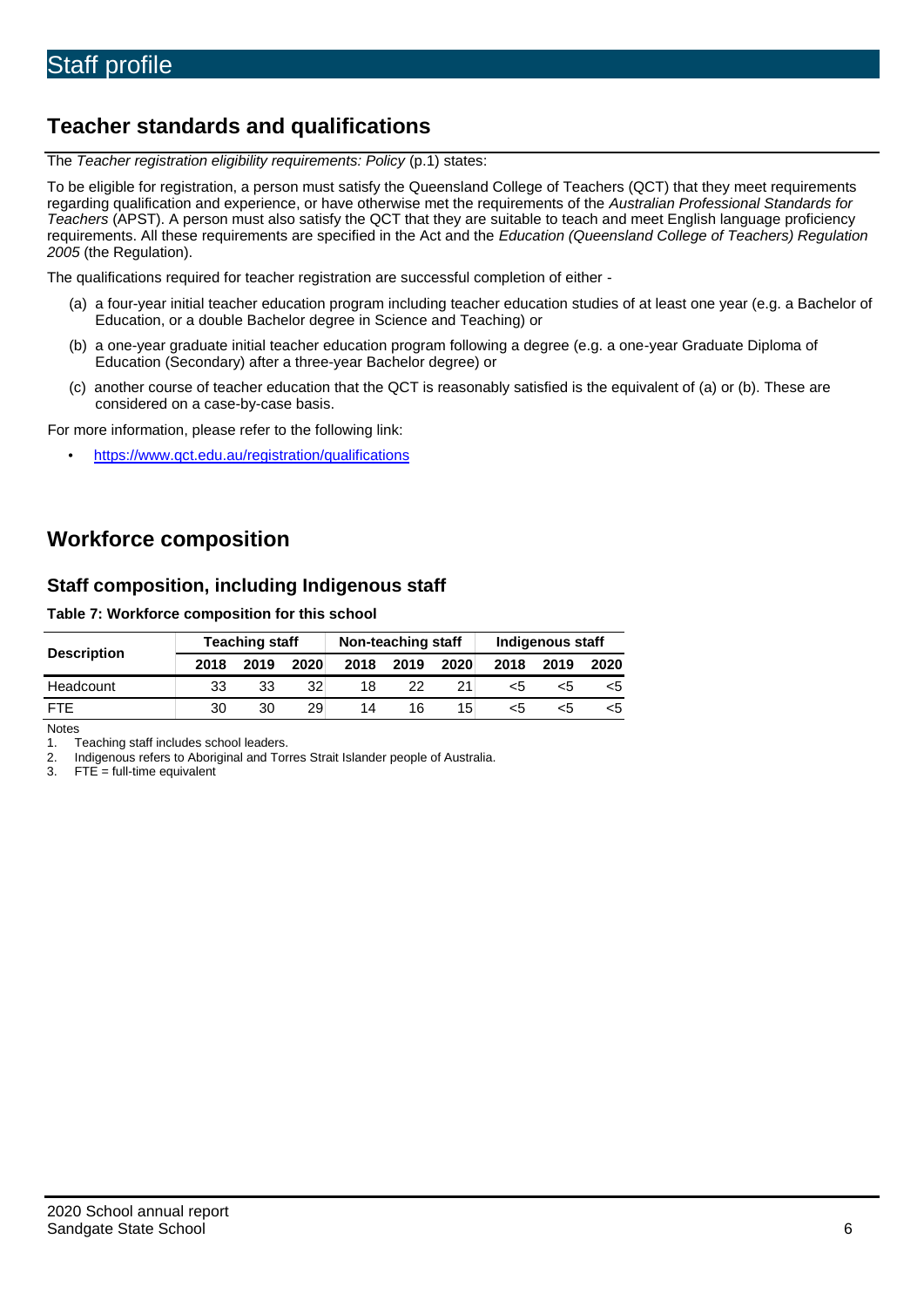# **Key student outcomes**

## **Student attendance**

Tables 8–9 show attendance rates at this school as percentages. In 2020, the COVID-19 health emergency affected student attendance in Queensland Government schools. Comparisons between 2020 and previous years' attendance data should not be made.

#### **Table 8: Overall student attendance at this school**

| <b>Description</b>                                  | 2018 | 2019 | 2020   |
|-----------------------------------------------------|------|------|--------|
| Overall attendance rate for students at this school | 93%  | 92%  | $90\%$ |

Notes<br>1. Th

The student attendance rate is based on Semester 1 each year and is generated by dividing the total of full-days and part-days that students

attended, and comparing this to the total of all possible days for students to attend, expressed as a percentage.

2. Full-time students only.

#### **Table 9: Student attendance rates for each year level at this school**

| <b>Year Level</b> | 2018 | 2019 | 2020 |
|-------------------|------|------|------|
| Prep Year         | 93%  | 94%  | 90%  |
| Year <sub>1</sub> | 93%  | 92%  | 91%  |
| Year 2            | 93%  | 93%  | 91%  |
| Year <sub>3</sub> | 94%  | 92%  | 90%  |
| Year 4            | 92%  | 93%  | 92%  |
| Year 5            | 92%  | 92%  | 89%  |
| Year <sub>6</sub> | 91%  | 91%  | 90%  |

Notes

1. The student attendance rate is based on Semester 1 each year and is generated by dividing the total of full-days and part-days that students attended, and comparing this to the total of all possible days for students to attend, expressed as a percentage.

2. Full-time students only.<br>3. DW = Data withheld to

 $DW = Data$  withheld to ensure confidentiality